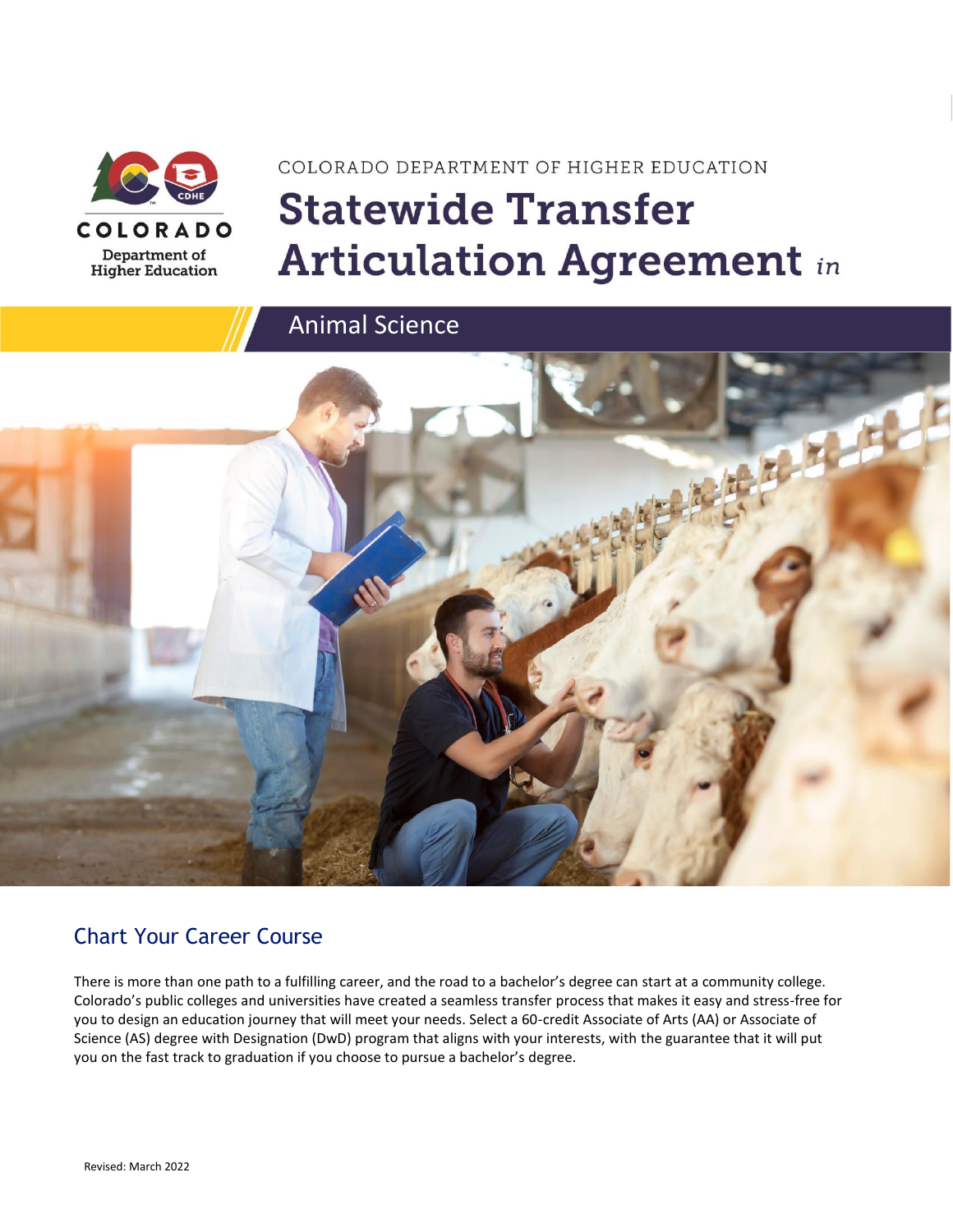## Introduction

If being outdoors and working with animals sounds appealing, animal science might be the right field for you. From maintaining the quality of the food we eat to maintaining the health of our pets, animal science covers a wide spectrum of focus areas and professional roles. The growing emphasis on improving diets and ensuring the meat and dairy products we consume are safe is creating high demand and opportunity in livestock production and management. An animal science degree can also lead to a future in animal research or in veterinary medicine, caring for furry companions and other domestic animals.

In an associate program in animal science, you will receive instruction about nutrition, physiology, and reproduction that could lead to a career as a food scientist, breeding technician, or livestock production manager. This degree is transferable to universities offering a bachelor's degree in Animal Science.

The first year of an animal science program will include math and English courses to meet general education requirements. The completion of introductory math and English courses in your first year is proven to greatly increase the likelihood of cross the graduation stage, boosting your momentum along the academic pathway you select. Other general education courses on your pathway will cover topics in Arts and Humanities, History, Social and Behavioral Sciences, and Natural and Physical Sciences.

Program-specific courses may begin as soon as your first semester. These courses will become more advanced as you move along your degree pathway. Through this sequence of courses, your knowledge of animal science, anatomy, and physiology will grow and deepen. Coursework will include Feeds & Feeding, Live Animal & Carcass Evaluation, and Livestock Practicum. After completing a 60-credit associate degree, your degree pathway can continue with guaranteed transfer to a college that offers bachelor's degrees.

#### **Degree Pathway Knowledge & Skills**

- Animal behavior and management
- Biology
- **Physiology**
- **Reproduction**
- **Nutrition**
- Analytical thinking
- Problem solving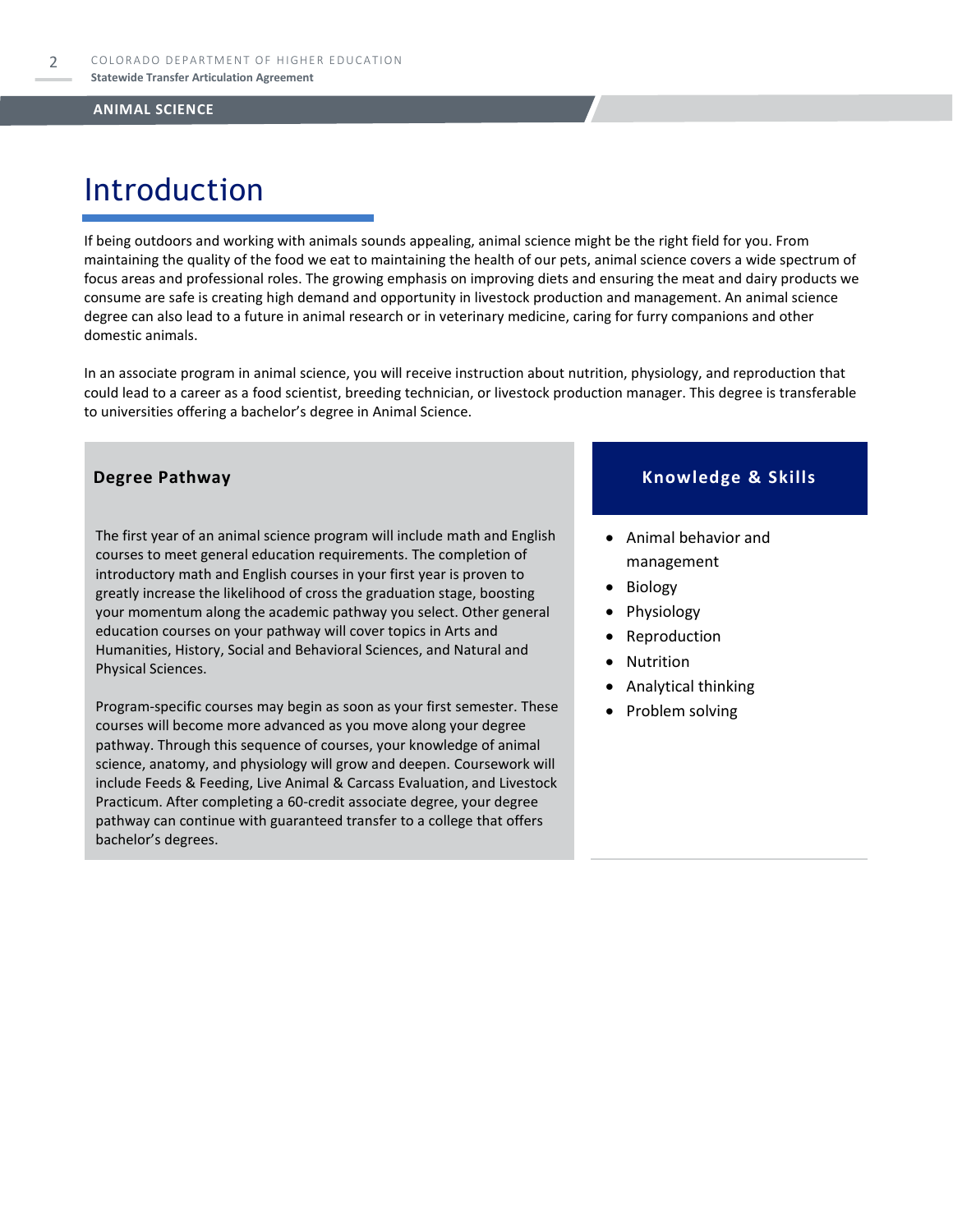3

## Participating Institutions

### **Earn an Associate Degree with Designation (DwD)**

*From one of these Colorado public community/junior colleges*

**Aims Community College** [A.S. Animal Science] **Colorado Northwestern Community College** [A.S. Animal Science] **Lamar Community College** [A.S. Animal Science] **Morgan Community College** [A.S. Animal Science]

**Northeastern Junior College** [A.S. Animal Science] **Otero College** [A.S. Animal Science] **Trinidad State College** [A.S. Animal Science]

#### **Earn a Bachelor's Degree**

*From this Colorado public four-year institution*

**Colorado State University-Ft Collins**  [B.S. Animal Science]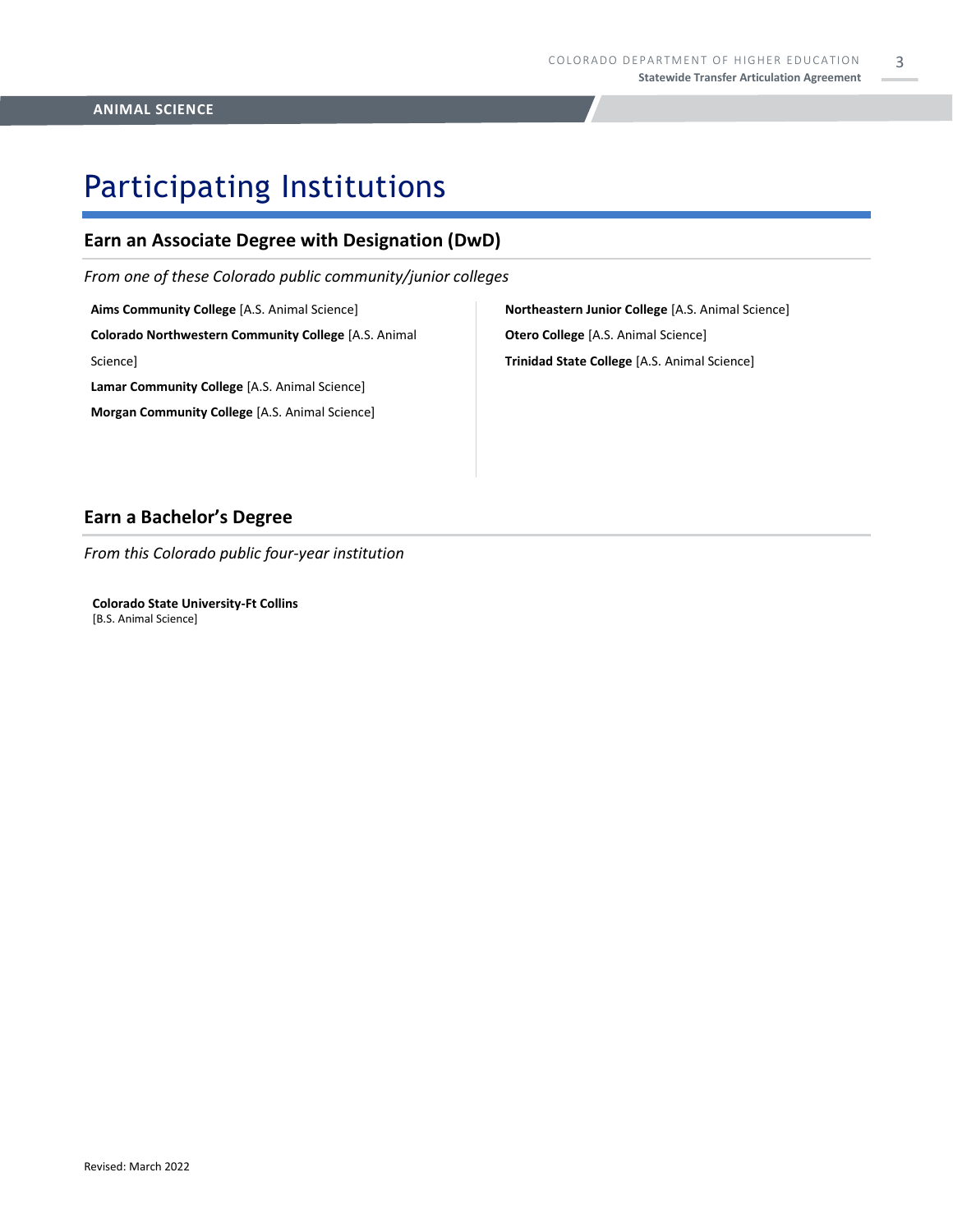# Prescribed Curriculum

### ANIMAL SCIENCE

| Required Courses that Fulfill General Education Requirements<br><b>35 CREDIT HOURS</b> |                               |                                                                                                                  |                                                                                                                                                                                     |  |  |
|----------------------------------------------------------------------------------------|-------------------------------|------------------------------------------------------------------------------------------------------------------|-------------------------------------------------------------------------------------------------------------------------------------------------------------------------------------|--|--|
|                                                                                        | <b>Credit</b><br><b>Hours</b> | <b>Community College</b><br>Course No.                                                                           | <b>Course Title or Category</b>                                                                                                                                                     |  |  |
| (Written)<br>Communication                                                             | 6                             | ENG 121/1021 and<br>ENG 122/1022<br><b>OR</b><br>ENG 122/1022 and a<br><b>GT Pathways</b><br>approved CO3 course | English Composition I (GT-CO1) and English Composition II (GT-<br>CO <sub>2</sub><br><b>OR</b><br>English Composition II (GT-CO2) and a GT Pathways approved CO3<br>course (GT-CO3) |  |  |
| <b>Mathematics</b>                                                                     | 4                             | MAT 121/1340 OR<br>MAT 125/1400 OR<br>Higher calculus                                                            | College Algebra (GT-MA1) OR<br>Survey of Calculus (GT-MA1) OR<br>Higher calculus course                                                                                             |  |  |
| <b>Arts &amp; Humanities</b>                                                           | 6                             |                                                                                                                  | Two GT Pathways Arts & Humanities courses<br><u>GT-AH1, GT-AH2, GT-AH3, GT-AH4)</u>                                                                                                 |  |  |
| <b>History</b>                                                                         | 3                             |                                                                                                                  | One GT Pathways History course (GT-HI1)                                                                                                                                             |  |  |
| Social &<br><b>Behavioral Sciences</b>                                                 | 3                             | AGE 102/1102                                                                                                     | Agriculture Economics (GT-SS1)<br>World Interdependence (GT-SS3)*                                                                                                                   |  |  |
|                                                                                        | 3                             | AGR 260/2106*                                                                                                    |                                                                                                                                                                                     |  |  |
| Natural &<br><b>Physical Sciences</b>                                                  | 10                            | BIO 111/1111<br>CHE 101/1011 OR<br>CHE 107/1007 OR<br>CHE 111/1111                                               | General College Biology I with lab (GT-SC1)<br>Introduction to Chemistry I with lab (GT-SC1) OR<br>Fundamentals of Chemistry OR<br>General College Chemistry I with lab (GT-SC1)    |  |  |

\*AGR 260/2106 fulfills CSU's Global and Cultural Awareness requirement (AUCC 3E).

| Additional Required Courses** |                               |                                                    |                                  | 25 CREDIT HOURS |
|-------------------------------|-------------------------------|----------------------------------------------------|----------------------------------|-----------------|
|                               | <b>Credit</b><br><b>Hours</b> | Course No.                                         | <b>Course Title</b>              |                 |
|                               | 3                             | ASC 100/1100                                       | Animal Science                   |                 |
|                               | 4                             | ASC 225/2125                                       | Feeds & Feeding                  |                 |
|                               | 3                             | ASC 230/2130                                       | Farm Animal Anatomy & Physiology |                 |
|                               | 3                             | ASC 250/2105                                       | Live Animal & Carcass Evaluation |                 |
|                               | $\overline{2}$                | ASC 288/2188                                       | Livestock Practicum              |                 |
|                               | 3                             | COM 115/1150                                       | <b>Public Speaking</b>           |                 |
|                               |                               | Select a minimum of 7 credits from the list below: |                                  |                 |
|                               | 3                             | CIS 118/1018                                       | Introduction to PC Applications  |                 |
|                               | 3                             | AGE 205/2105                                       | Farm & Ranch Management          |                 |
|                               | 3                             | AGE 208/2108                                       | Agriculture Finance              |                 |
|                               | 3                             | AGE 210/2110                                       | <b>Agriculture Marketing</b>     |                 |
|                               | 4                             | ACC 121/1021                                       | <b>Accounting Principles I</b>   |                 |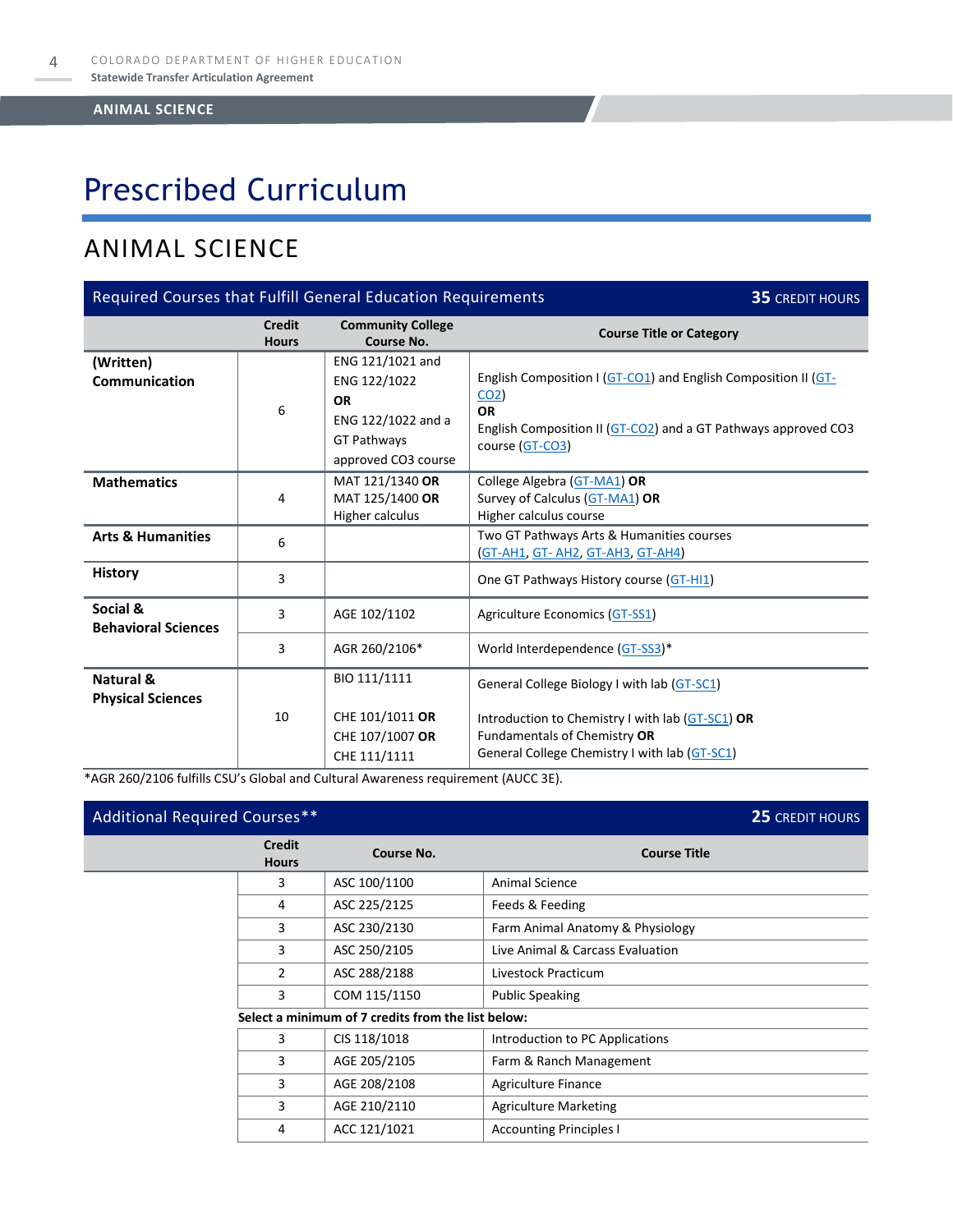| ECO 201/2001                    | Principles of Macroeconomics (GT-SS1)                                |
|---------------------------------|----------------------------------------------------------------------|
| RAM 205/2005                    | Principles of Range Management                                       |
| CHE 112/1112                    | General College Chemistry II with lab (GT-SC1)                       |
| CHE 205/2105 OR<br>CHE 211/2111 | Introduction to Organic Chemistry OR<br>Organic Chemistry I with lab |

Total **60** CREDIT HOURS

**\*\***If these credits are *not* required for the *major* at a receiving 4-year institution, they will be applied to the bachelor's degree as *elective credits* toward *graduation*. Please check with the receiving institution to determine in which way these courses will be applied.

**PLEASE NOTE:** Students seeking admission into a professional or graduate level Veterinary Medicine program should work with their academic advisor regarding additional requirements, as they may not be fulfilled by the coursework listed above.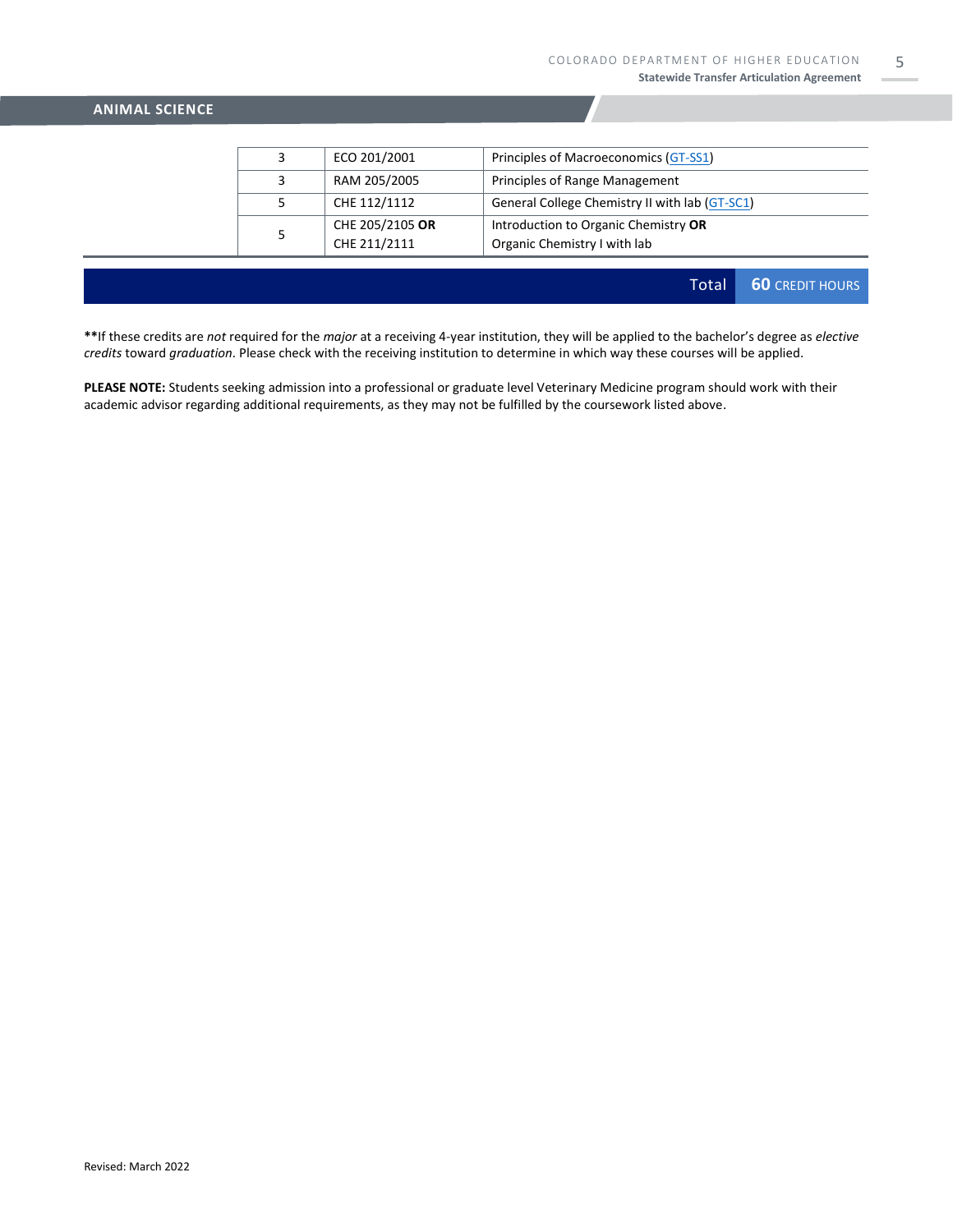# Course Planner

### ANIMAL SCIENCE DEGREE PLAN

STUDENT NAME

| Institution:                   |                   |                     |                     |                  |  |  |
|--------------------------------|-------------------|---------------------|---------------------|------------------|--|--|
| Semester                       | <b>Course No.</b> | <b>Course Title</b> | <b>Credit Hours</b> | <b>Completed</b> |  |  |
|                                |                   |                     |                     |                  |  |  |
|                                |                   |                     |                     |                  |  |  |
|                                |                   |                     |                     |                  |  |  |
|                                |                   |                     |                     |                  |  |  |
|                                |                   |                     |                     |                  |  |  |
|                                |                   |                     |                     |                  |  |  |
| <b>Total Credits Completed</b> |                   |                     |                     |                  |  |  |

| Institution:                   |                   |                     |                     |                  |  |  |
|--------------------------------|-------------------|---------------------|---------------------|------------------|--|--|
| Semester                       | <b>Course No.</b> | <b>Course Title</b> | <b>Credit Hours</b> | <b>Completed</b> |  |  |
|                                |                   |                     |                     |                  |  |  |
|                                |                   |                     |                     |                  |  |  |
|                                |                   |                     |                     |                  |  |  |
|                                |                   |                     |                     |                  |  |  |
|                                |                   |                     |                     |                  |  |  |
|                                |                   |                     |                     |                  |  |  |
| <b>Total Credits Completed</b> |                   |                     |                     |                  |  |  |

| Institution: |                   |                     |                                |                  |  |  |
|--------------|-------------------|---------------------|--------------------------------|------------------|--|--|
| Semester     | <b>Course No.</b> | <b>Course Title</b> | <b>Credit Hours</b>            | <b>Completed</b> |  |  |
|              |                   |                     |                                |                  |  |  |
|              |                   |                     |                                |                  |  |  |
|              |                   |                     |                                |                  |  |  |
|              |                   |                     |                                |                  |  |  |
|              |                   |                     |                                |                  |  |  |
|              |                   |                     |                                |                  |  |  |
|              |                   |                     | <b>Total Credits Completed</b> |                  |  |  |

| Institution:                   |                   |                     |                     |                  |  |  |
|--------------------------------|-------------------|---------------------|---------------------|------------------|--|--|
| Semester                       | <b>Course No.</b> | <b>Course Title</b> | <b>Credit Hours</b> | <b>Completed</b> |  |  |
|                                |                   |                     |                     |                  |  |  |
|                                |                   |                     |                     |                  |  |  |
|                                |                   |                     |                     |                  |  |  |
|                                |                   |                     |                     |                  |  |  |
|                                |                   |                     |                     |                  |  |  |
|                                |                   |                     |                     |                  |  |  |
| <b>Total Credits Completed</b> |                   |                     |                     |                  |  |  |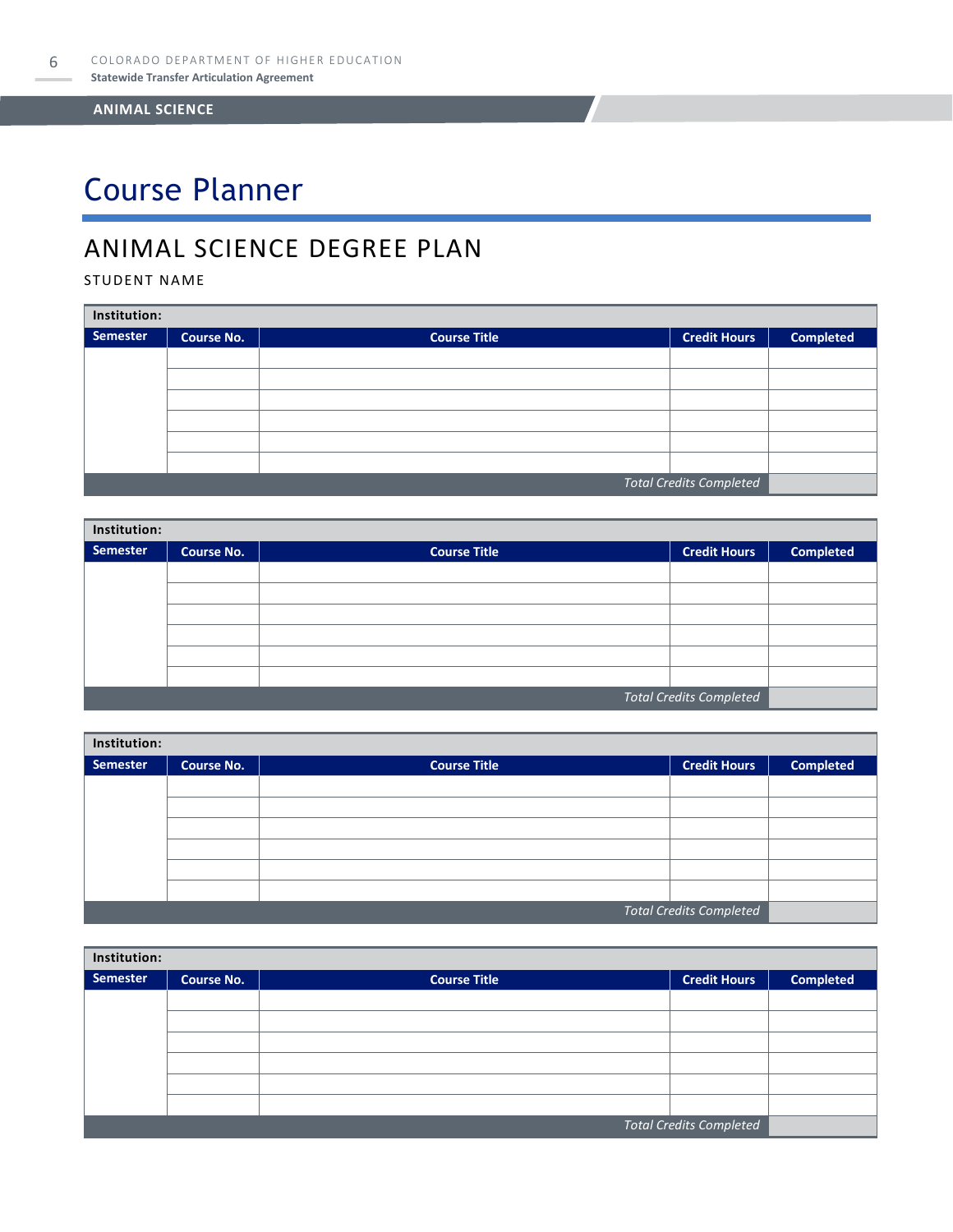## Contractual Language

#### **INTRODUCTION**

A statewide transfer articulation agreement identifies the community college courses students need to take in order to graduate from a community college with a 60-credit Associate of Arts (AA) or Associate of Science (AS) degree with designation (DwD). Students are responsible for informing the admissions counselor or transfer advisor at their receiving four-year institution that they are completing a DwD.

It is important for students to understand that completion of an AA or AS degree within two years requires them to complete an average of 15 credits per semester (or 30 credits per year). Also, research shows that students who take classes in their major area within their first 30 credit hours are more likely to persist and graduate.

The guarantees and limitations below describe the minimum requirements to which all participating institutions have agreed. Students who believe an institution is not meeting the guarantees described below can file a complaint with the [CDHE.](https://highered.colorado.gov/filing-student-complaint)

#### **GUARANTEES**

Students who complete a DwD pursuant to the prescribed curriculum in this statewide transfer articulation agreement **and** pass all 60 credits with a C- or higher **and** are admitted to the receiving institution's corresponding degree program (see cover page) are guaranteed the following:

- 1. Junior standing with no more than 60 remaining credits to meet the graduation requirements for the baccalaureate degree program covered by this articulation agreement.
- 2. Completion of the receiving institution's lower division general education requirements as defined by the GT Pathways curriculum.
- 3. The same graduation requirements as students who begin and complete this degree program at the four-year institution.
- 4. Admission to all Colorado public baccalaureate awarding institutions (*except* Colorado School of Mines) is guaranteed to applicants who have completed any AA or AS degree from a Colorado public two-year institution after high school graduation, provided certain requirements are met. To see these requirements, please refer to the Colorado Commission on Higher Education's [Admissions](https://highered.colorado.gov/sites/highered/files/2020-03/i-partf_0.pdf)  [Standards Policy](https://highered.colorado.gov/sites/highered/files/2020-03/i-partf_0.pdf), section titled "Guaranteed Transfer Admissions" [here.](https://highered.colorado.gov/educators/policy-funding/cche-policies-procedures) Please note: Students transferring to a University of Colorado institution (Boulder, Colorado Springs, Denver) must satisfy the CU System's MAPS (Minimum Academic Preparation Standards) requirement.
- 5. Per the Commission's [Prior Learning Assessment](https://highered.colorado.gov/Publications/Policies/Current/i-partx.pdf) policy, section 2.07, and pursuant to Colorado Revised Statutes §23-1-108 (7)(b)(II)(A), "a state institution of higher education that admits as a junior a student who holds an associate of arts degree, associate of applied science degree, or associate of science degree that is the subject of a statewide degree transfer agreement shall not require the student to complete any additional courses to fulfill general education requirements", and that the receiving institution of higher education is responsible for the total cost of tuition "for any credit hours that exceed the total credit hours required for a native student or that extend the total time to receive the degree beyond that required for a native student".
- 6. The Commission's Prior Learning Assessment policy also states "every Colorado public institution of higher education shall accept in transfer from within the institution and from other state institutions of higher education prior learning assessment credit awarded for GT Pathways requirements" (section 3.01), and "Colorado public institutions of higher education shall not prohibit students from meeting general education/GT Pathways requirements with prior learning assessment credit" (section 3.02).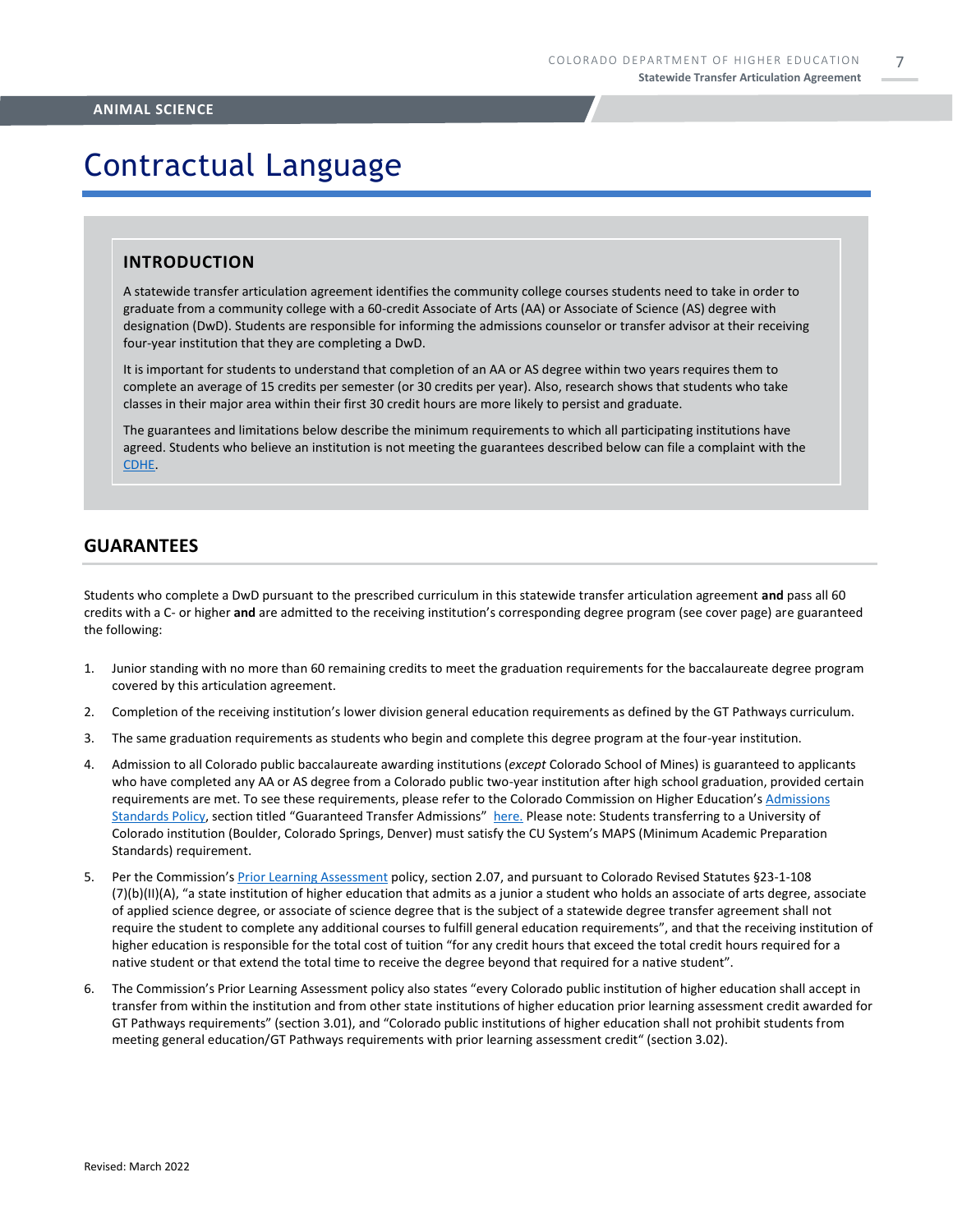#### **LIMITATIONS**

- 1. Students must meet all admission and application requirements at the receiving institution including the submission of all required documentation by stated deadlines. Students are advised to consult with the Office of Admissions at the institution to which they intend to transfer.
- 2. Only courses with grades of C- or higher are guaranteed to transfer.
- 3. Admission to a receiving institution does not guarantee enrollment in a specific degree program. Some programs at receiving institutions have controlled entry due either to space limitations or academic requirements.
- 4. The credit and course transfer guarantees described in this agreement apply to the specific degree programs covered by this agreement (see cover page). If the student changes majors, receiving institutions will evaluate application of the courses designated in this agreement to other degree programs on a course-by-course basis.
- 5. Students are allowed to use credits awarded by exam, such as AP (Advanced Placement) and IB (International Baccalaureate), as long as those exams are listed on the exam table[s here,](https://highered.colorado.gov/get-credit-for-what-you-already-know) or may use challenge exams to fulfill GT Pathways requirements (not necessarily major requirements) and those credits are guaranteed to transfer and apply to GT Pathways requirements at the receiving institution per the Colorado Commission on Higher Education's Policy I, X: Prior Learning Assessment. See the entire [policy](https://highered.colorado.gov/Publications/Policies/Current/i-partx.pdf) for more information.
- 6. The receiving institution shall accept all applicable credits earned within ten years of transfer to the receiving institution. Credits earned more than ten years earlier will be evaluated on a course-by-course basis.
- 7. All the courses a student needs to take in the associate degree program covered by this statewide transfer articulation agreement are listed in the prescribed curriculum. Course substitutions are allowed as long as the student and both the sending and receiving institutions agree to the substitution; such agreement should be documented in writing and the student should keep a copy until the baccalaureate degree is conferred. Note that if students substitute a course, then this is no longer a statewide agreement and some of the guarantees are only for the receiving institution that agreed to the substitution. **Any additional courses taken in the discipline covered by this agreement might not count toward the requirements of the major at the receiving institution.** Students can avoid this problem by taking no more courses in the discipline beyond those identified in the prescribed curriculum. STUDENTS SHOULD CONSULT THE PROGRAM ADVISOR AT THE RECEIVING INSTITUTION FOR GUIDANCE. Any advisement from an academic advisor should be obtained IN WRITING.
- Students seeking K-12 teacher licensure may not use this agreement because teacher preparation programs have different requirements for educator licensure.

*Because of the limitations above, students must consult with the Office of Admissions at the institution to which they are transferring.*

#### **Addendum to Agreement**

Students who do not complete an AA/AS degree can use the prescribed curriculum in a statewide transfer articulation agreement as a common advising guide for transfer to all public institutions that offer the designated bachelor's degree program. Please note the following:

- 1. Students are guaranteed application of general education courses completed with a C- or higher in the prescribed curriculum in this agreement up to the established maximum in each GT Pathways content area.
- 2. Except in special cases (e.g., the partial completion of a required sequence of courses or variation in the number of credit hours institutions award for course equivalents), students can expect that courses specified within the prescribed curriculum in this agreement, successfully completed with a C- or higher, will fulfill the relevant course requirements in the designated major.
- 3. Receiving institutions will evaluate all courses other than those specified in this agreement on a course-by-course basis.

Students transferring without a completed AA/AS degree must consult with the Office of Admissions at the institution to which they are transferring to review the issues identified above, and to make sure they meet all admission and application requirements at the receiving institution, including the submission of all required documentation by stated deadlines.

This agreement will be reviewed by disciplinary faculty no less frequently than every five years. *The agreement will remain in force until such time as it is formally modified or terminated.*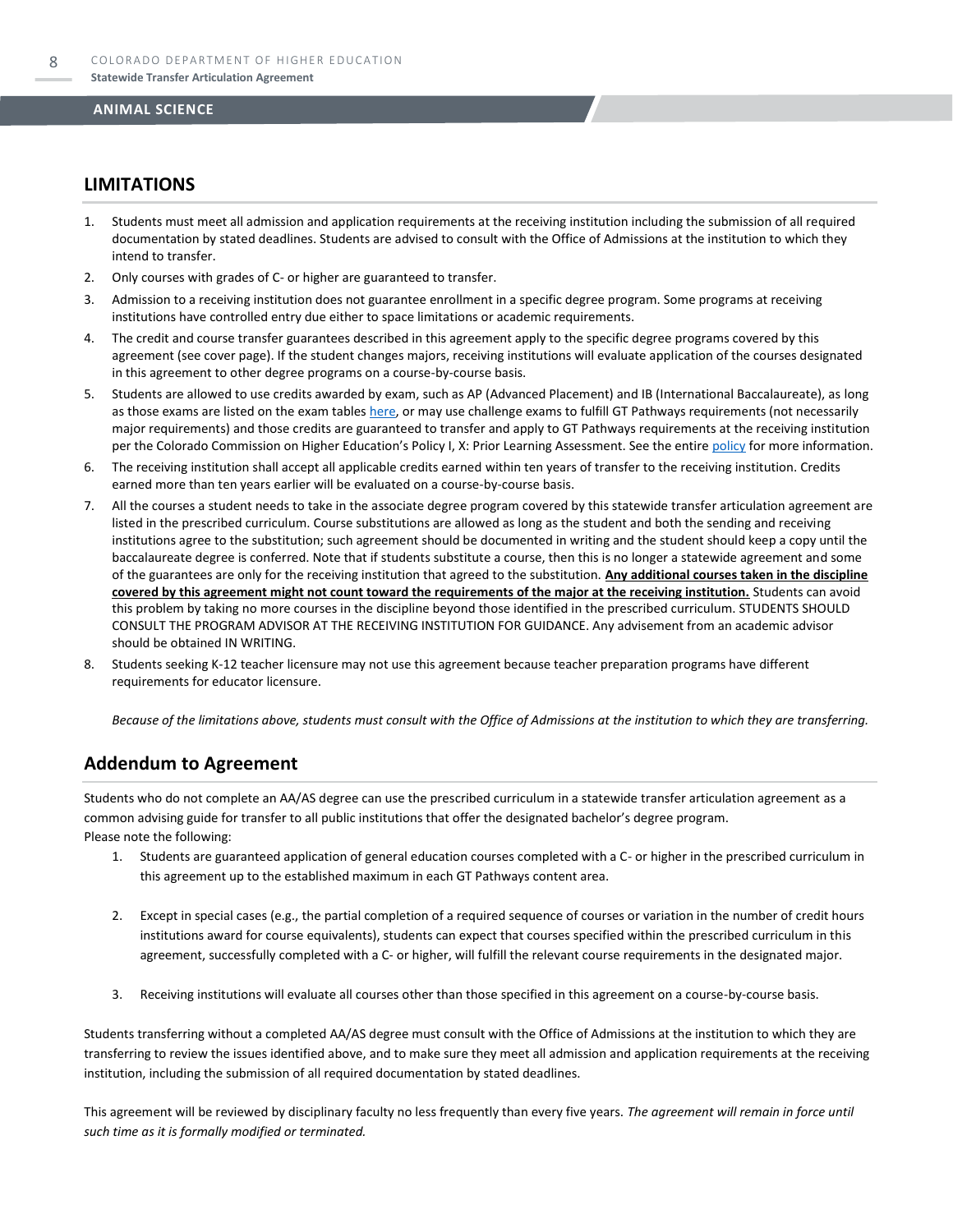The Department of Higher Education – in consultation with the General Education Council – may make minor technical changes to this agreement on behalf of participating institutions. The most current version of the agreement can be found on the [CDHE website.](https://highered.colorado.gov/transfer-degrees) Institutions that wish to join or withdraw from this agreement should consult the Division of Academic Affairs at the Colorado Department of Higher Education. Terms and processes are outlined in the Commission's policy on Statewide Transfer and GT Pathways, available at the [CDHE website.](https://highered.colorado.gov/educators/policy-funding/general-education-ge-council/gtpathways/transfer-agreements)

A paper or hard copy of this document may not be the most current version of the agreement—check th[e website](https://highered.colorado.gov/transfer-degrees) of the Colorado Department of Higher Education for the most current version.

*Signatures from institutional/system Chief Academic Officers for all participating institutions, as listed on the cover page, have signed this agreement. Signatures of Chief Academic Officers, who possess or have been delegated authority to enter into this agreement on behalf of their institution or institutions (in some cases by the institutional or system governing board), are on file in the Division of Academic Affairs at the Colorado Department of Higher Education.*